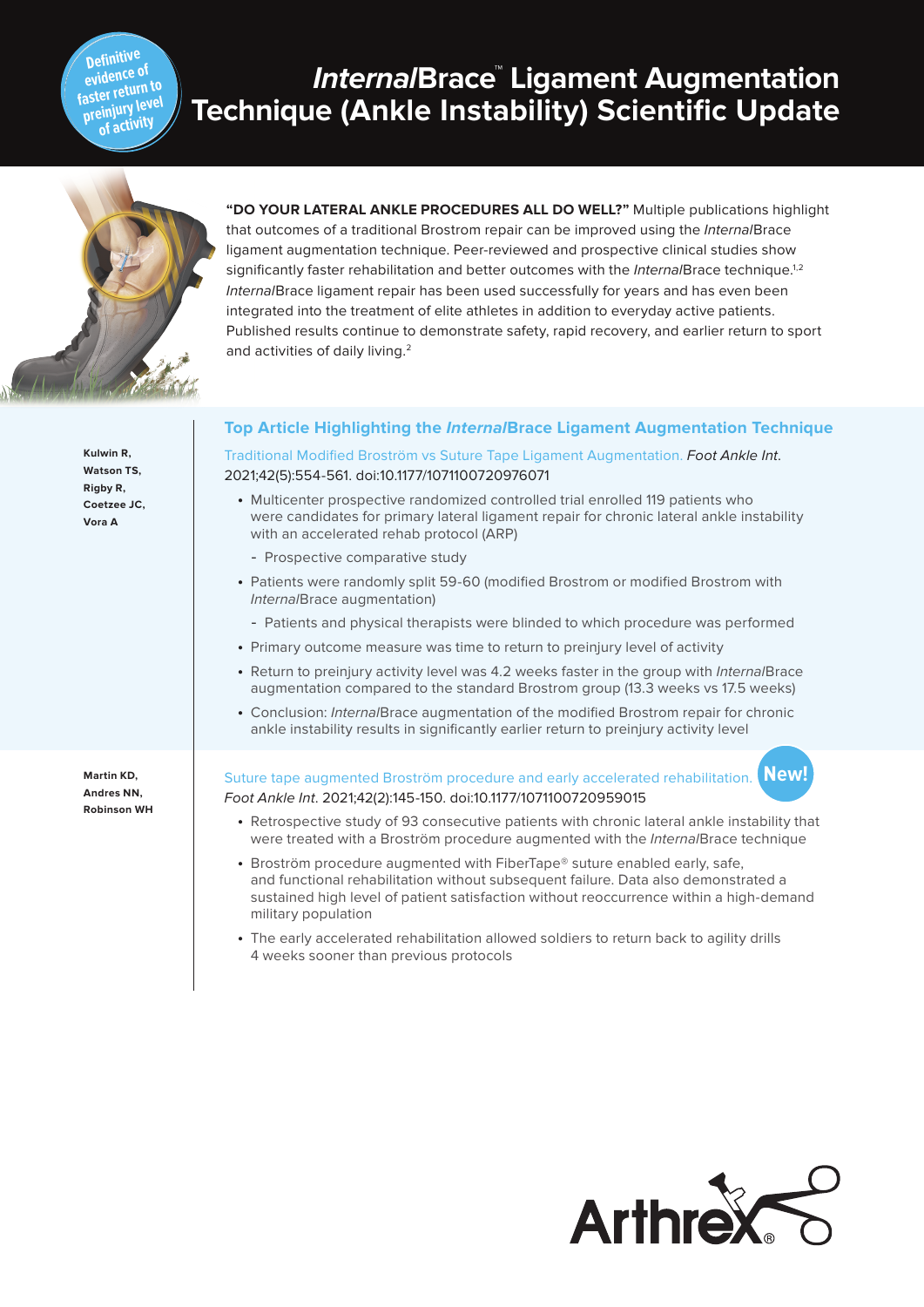**Kadakia AR, Arthrex Research and Development**

**Coetzee JC, Ellington JK, Ronan JA, Stone RM**

**Watson, T Arthrex Research and Development**

# The collagen coating difference: early tenocyte adhesion and viability on InternalBrace™ collagen-coated FiberTape® are superior compared to competitive suture tapes. LA1-000139-en-US\_A. Naples, FL; 2021.

- Comparison of tenocyte viability and adhesion of ligament augmentation sutures including Arthrex collagen-coated FiberTape suture, Parcus Braid™ (Parcus Medical), Ultratape (Smith & Nephew), XBraidTT (Stryker), and Hi-Fi® Tape (Conmed)
- Collagen-coated FiberTape suture retained the largest area of living, adhered tenocytes out of the 5 suture samples, indicating that it allows and encourages more soft-tissue repair for long-term reconstruction of damaged and/or minimal tissue as well as minimizes risk of inflammatory response
- Cell viability and relative metabolic activity of tenocytes adhered to collagen-coated FiberTape were statistically superior with a 99% confidence interval, implying that InternalBrace ligament augmentation may eliminate the need for autograft/allograft procedures

Functional results of open Broström ankle ligament repair augmented with a suture tape. Foot Ankle Int. 2018;39(3):304-310. doi:10.1177/1071100717742363.

- Six- to 24-month follow-up of 81 patients with a Brostrom repair augmented with the InternalBrace surgical technique
- InternalBrace ligament augmentation shows accelerated rehabilitation and mean return to sport of 12 weeks (3 months) and average time to full weightbearing of 16 days (range, 1-64 days).
- Motivated athletes were able to return to play, some as early as 8 weeks after surgery
- Comparison of ankle joint mechanics (dorsiflexion and plantar flexion) between operative and contralateral sides showed no major differences
- Highlights limitations of standard Brostrom repair where ankle is often immobilized for 6 weeks before rehabilitation starts and usually takes 4 to 6 months before athlete can return to play

Arthrex InternalBrace ligament augmentation versus Smith & Nephew knotless constructs for lateral ankle repairs. LA1-00098-EN\_B. Naples, FL; 2020.

- Biomechanical comparison between Arthrex InternalBrace and Smith & Nephew "construct" of ligament augmentation for lateral ankle instability with matched pair cadavers
- Outcome: Arthrex InternalBrace ~250N; Smith & Nephew construct (Healicoil + Bioraptor anchors with Ultratape) ~ 90N
- ATFL native ligament strength is "150N therefore S&N construct does not provide a true "augmentation" to the primary repair strength ~75N. The validity of S&N construct is significantly inferior

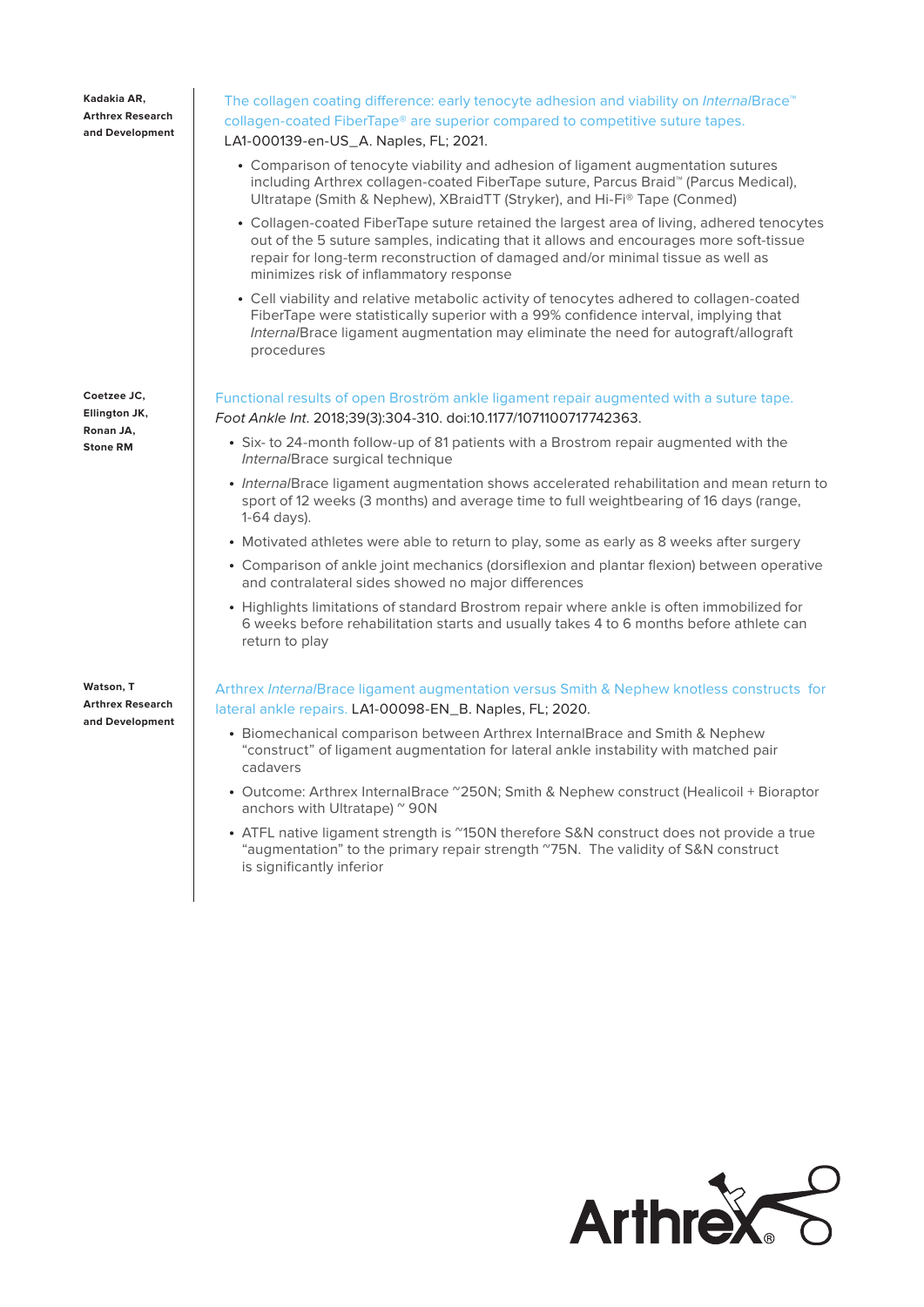**Maffulli N, Del Buono A, Maffulli GD, et al**

**Viens NA, Wijdicks CA, Campbell KJ, Laprade RF, Clanton TO**

**Boey H, Verfaillie S, Natsakis T, Vander Sloten J, Jonkers I**

**Kirk KL, Campbell JT, Guyton GP, Parks BG, Schon LC**

**Waldrop NE III, Wijdicks CA, Jansson KS, LaPrade RF, Clanton TO**

# Isolated anterior talofibular ligament Broström repair for chronic lateral ankle instability: 9-year follow-up. Am J Sports Med. 2013;41(4):858-864. doi:10.1177/0363546512474967.

- "All my Brostroms do well"... or do they?
- 9-year follow-up of 42 athletes who had ankle ATFL Brostrom repair
	- 58% returned to preinjury level of activity, 16% returned to a lower level of activity, 26% abandoned athletic activity
	- In addition to 42% stepping down or abandoning activity, of the patients who had no evidence of degenerative changes preoperatively, 30% had radiographic signs of degenerative changes of the ankle at 9 years

Anterior talofibular ligament ruptures, part 1: biomechanical comparison of augmented Broström repair techniques with the intact anterior talofibular ligament. Am J Sports Med. 2014;42(2):405-411. doi:10.1177/0363546513510141.

- ATFL InternalBrace ligament augmentation cadaveric biomechanical study testing ultimate load of failure at time zero
- Brostrom and Internal Brace ligament augmentation  $=$   $^{\circ}250$  N
- ATFL repaired using Brostrom with anchors and InternalBrace ligament augmentation is stronger than ATFL repaired using only Brostrom with anchors
- "Adding strength to Brostrom may be valuable in patients with generalized ligamentous laxity, in large patients or elite athletes, or when graft reconstruction is not feasible"

Augmented ligament reconstruction partially restores hindfoot and midfoot kinematics after lateral ligament ruptures. Am J Sports Med. 2019;47(8):1921-1930. doi:10.1177/0363546519848421.

- Five fresh-frozen cadaveric specimens were tested in a custom-built gait simulator in 5 different conditions: intact, ATFL rupture, ATFL-CFL rupture, ATFL-CFL reconstruction, and ATFL reconstruction
- The study concludes that the InternalBrace ligament augmentation technique is successful in restoring hindfoot and midfoot instability
- Additionally, combined ATFL-CFL reconstruction restored motion better than isolated ATFL reconstruction after a combined ATFL-CFL rupture

ATFL elongation after Brostrom procedure: a biomechanical investigation. Foot Ankle Int. 2008;29(11):1126-1130. doi:10.3113/FAI.2008.1126.

- Cadaveric study showed that unprotected motion after ATFL repair was associated with significant lengthening of ligament
- Need to protect and cast the ATFL during conservative rehab

Anatomic suture anchor versus the Broström technique for anterior talofibular ligament repair: a biomechanical comparison. Am J Sports Med. 2012;40(11):2590-2596. doi:10.1177/0363546512458420.

• Ultimate load to failure of the surgically repaired ATFL is only about half that of the intact native ligament: ~74 N of repaired ATFL versus ~150 N native ATFL